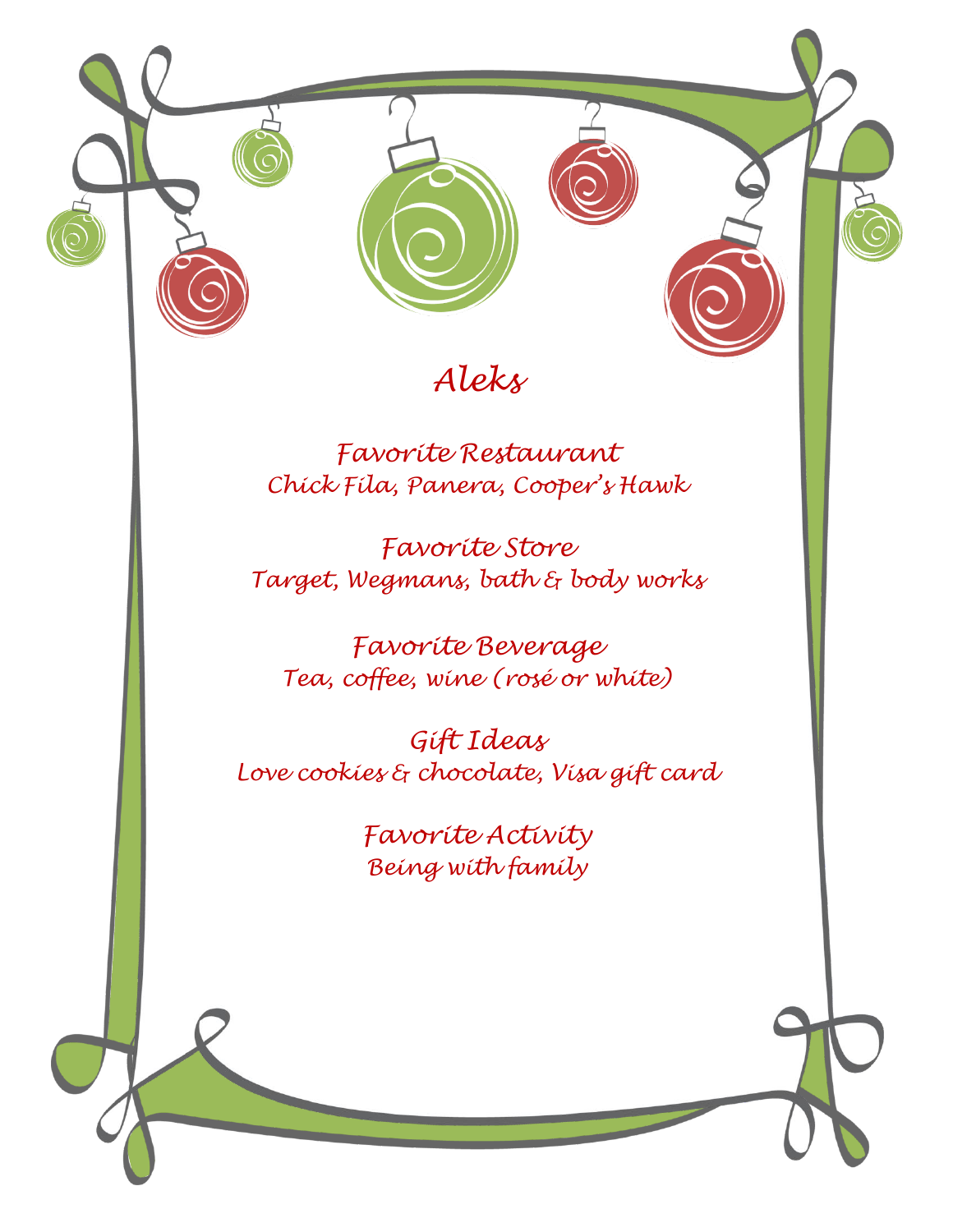



### *Anneliese*

*Favorite Restaurant Travinia*

> *Favorite Store Under Armour*

*Favorite Beverage Diet Coke*

*Gift Ideas Anything but Starbucks, Envy Nails Gift Card*

> *Favorite Activity Spending time with Family*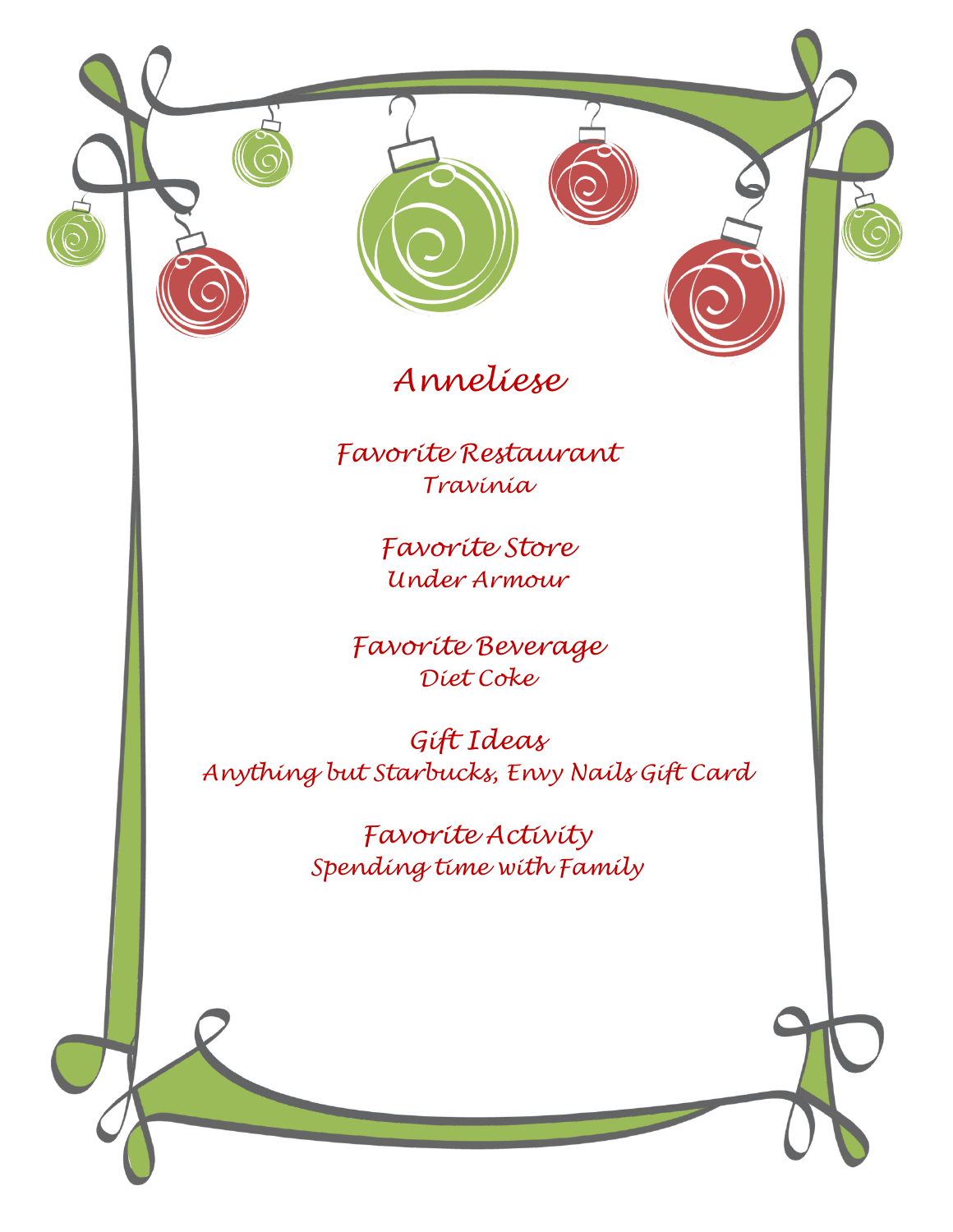



# *Chris (Peanut)*

*Favorite Restaurant Taco Bell*

> *Favorite Store Zara*

*Favorite Beverage Tequila (Casamigos Blanco)*

> *Gift Ideas Lotion, Gift card*

*Favorite Activity Sunday Brunch*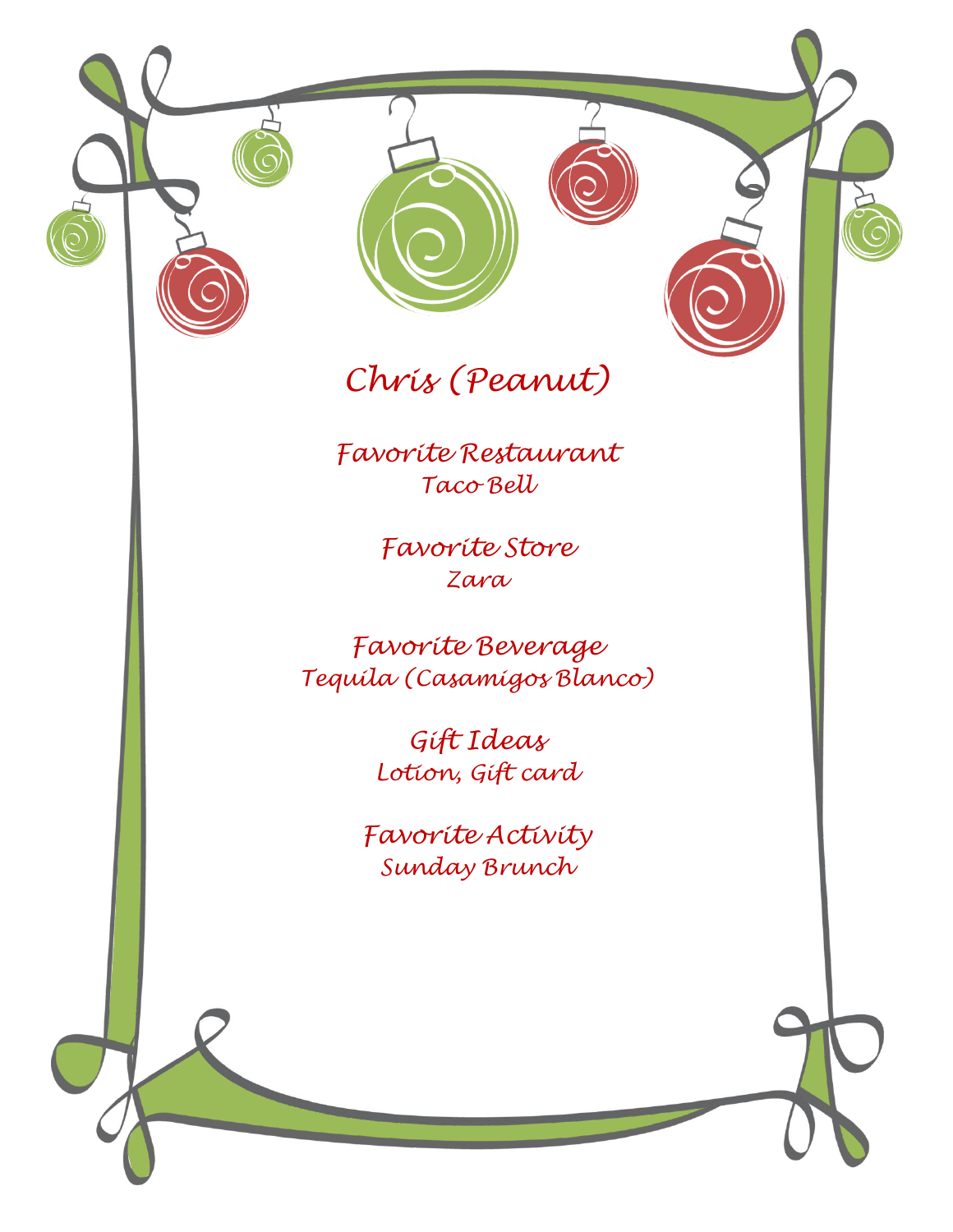



#### *Dmitriy*

*Favorite Restaurant Chick fil a, Uncle Julio's*

*Favorite Store Dick's sporting Goods, Target, Lowes*

> *Favorite Beverage Tea, Wine (red or rosé)*

*Gift Ideas Anything that doesn't have a lot of sugar. (can't eat a lot of sugar), Visa gift card*

*Favorite Activity Sleeping, spending time with family, watching soccer (Chelsea)*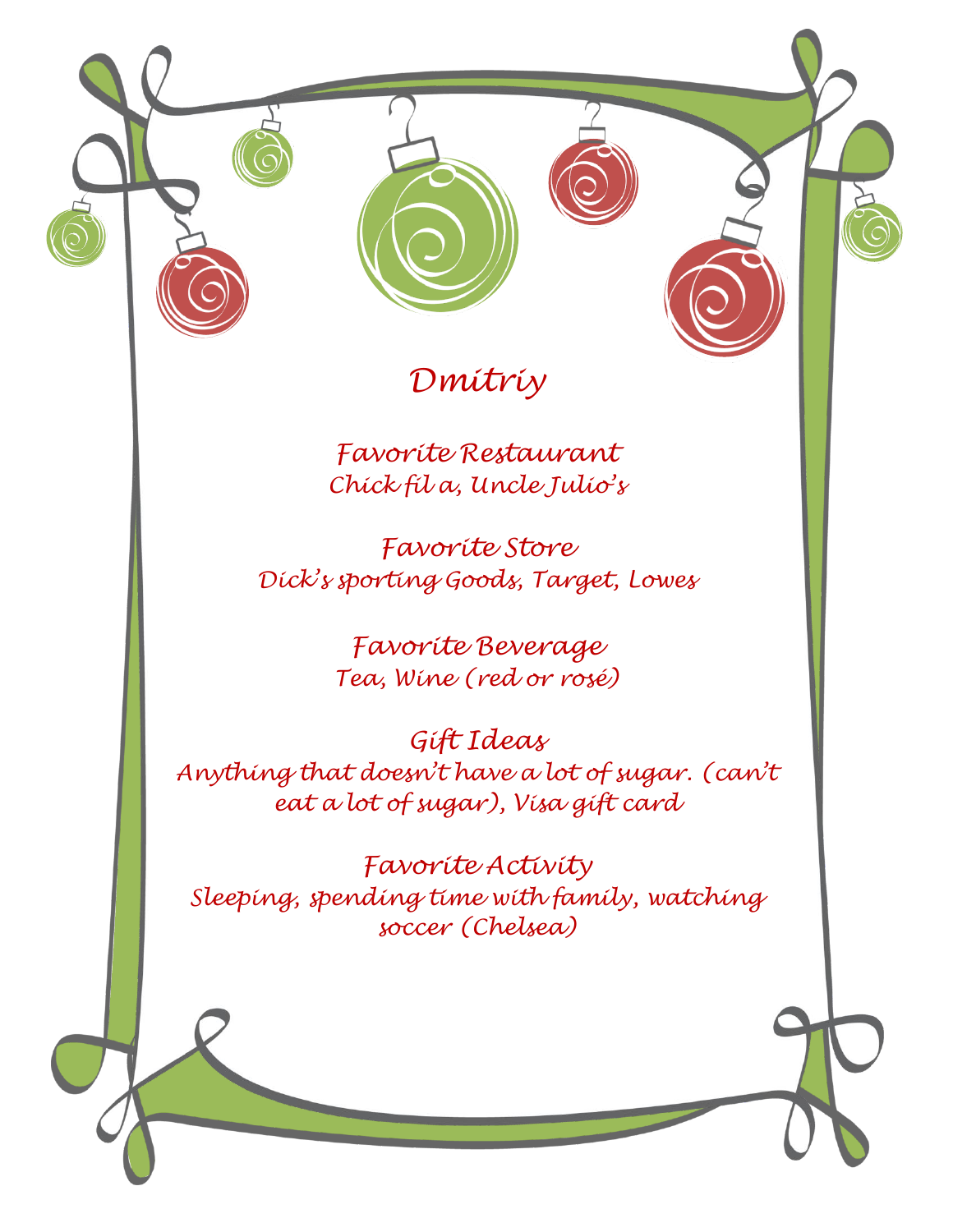



# *Elizabeth*

*Favorite Restaurant Magnolias*

> *Favorite Store Target*

*Favorite Beverage Latte with Oatmilk*

*Gift Ideas [Donation American Cancer Society RunDisney](http://main.acsevents.org/goto/elizabethboehnlein)  [Link,](http://main.acsevents.org/goto/elizabethboehnlein) In Lieu App Donations*

> *Favorite Activity Running, hanging with my Family*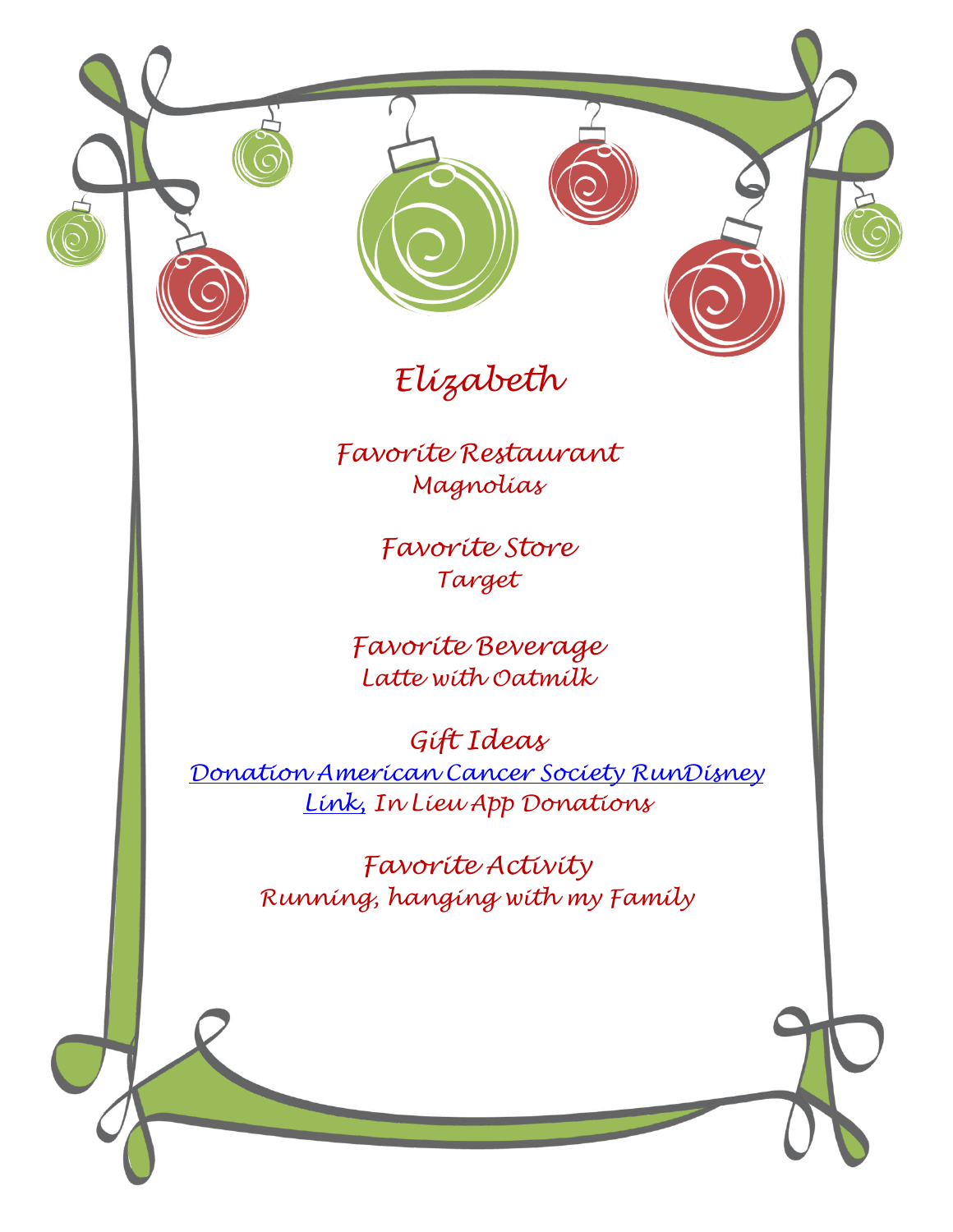



### *Geralyn*

*Favorite Restaurant Mortons*

> *Favorite Store target*

*Favorite Beverage Chardonnay*

*Gift Ideas Starbucks, restaurant gift card*

> *Favorite Activity Going to Wineries*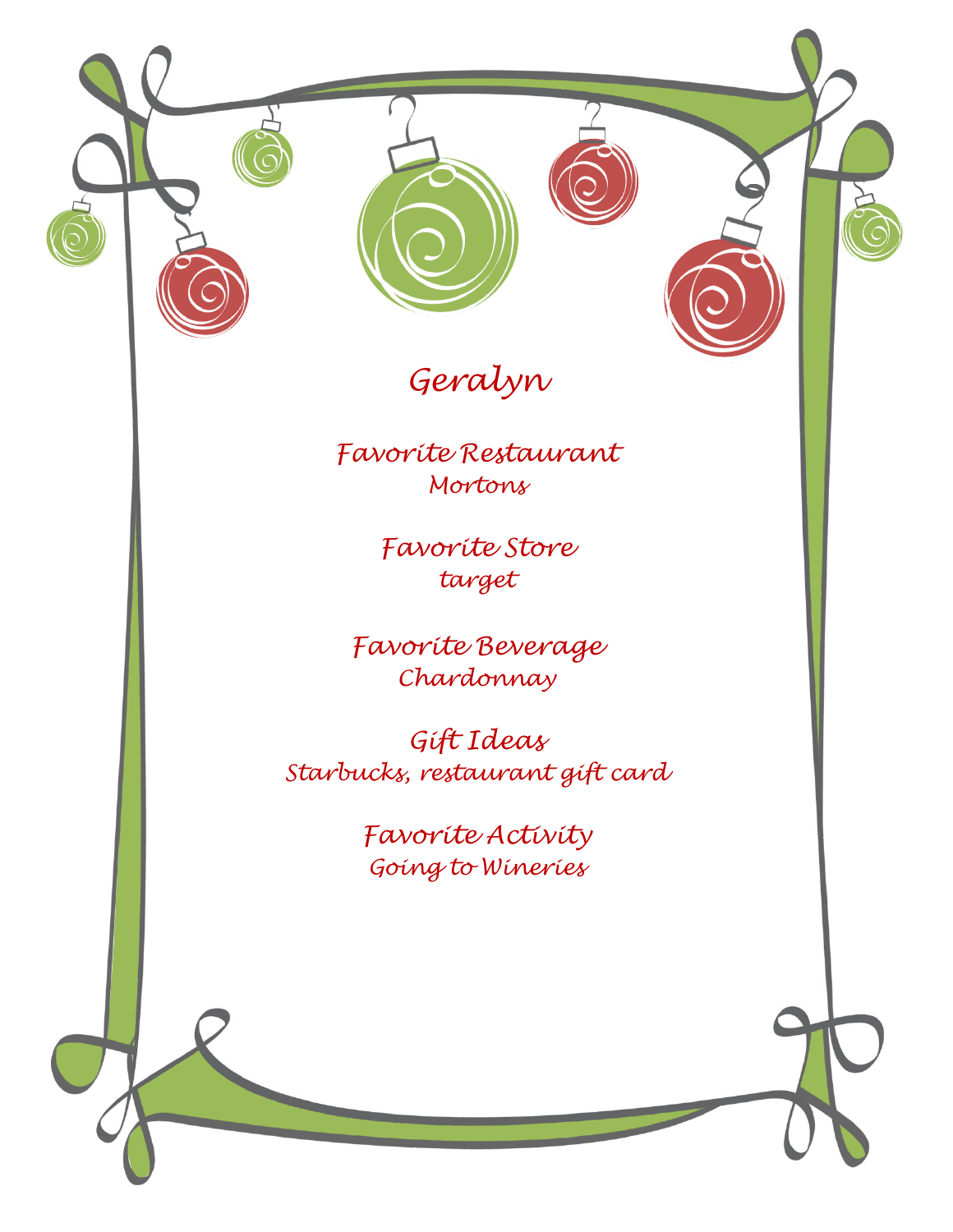



# *Hallie*

*Favorite Restaurant Chipotle*

> *Favorite Store lululemon*

*Favorite Beverage Iced Coffee*

*Gift Ideas Starbucks/ice cream/chick fil a, Lululemon gift card/visa gift card*

> *Favorite Activity Skiing and hiking*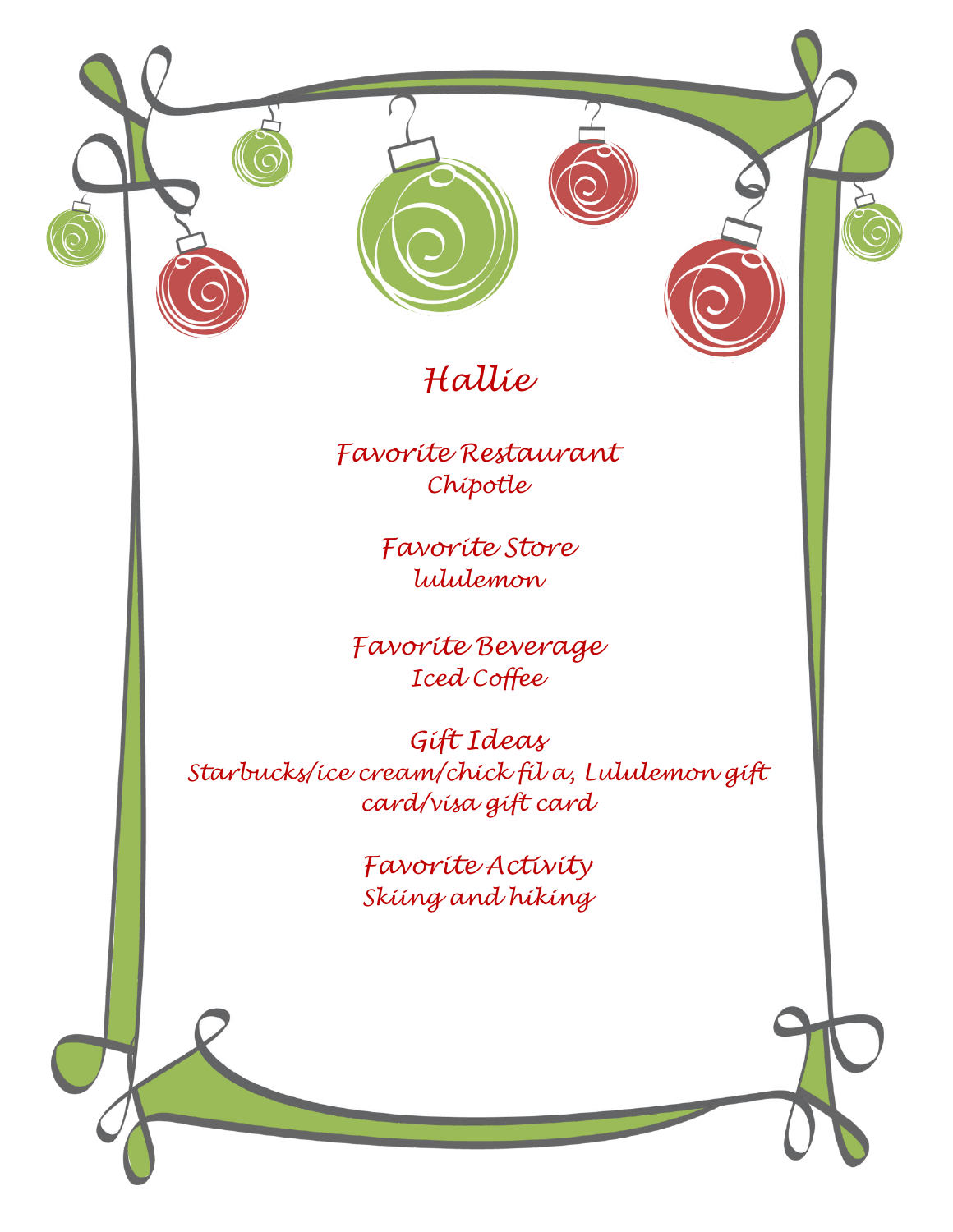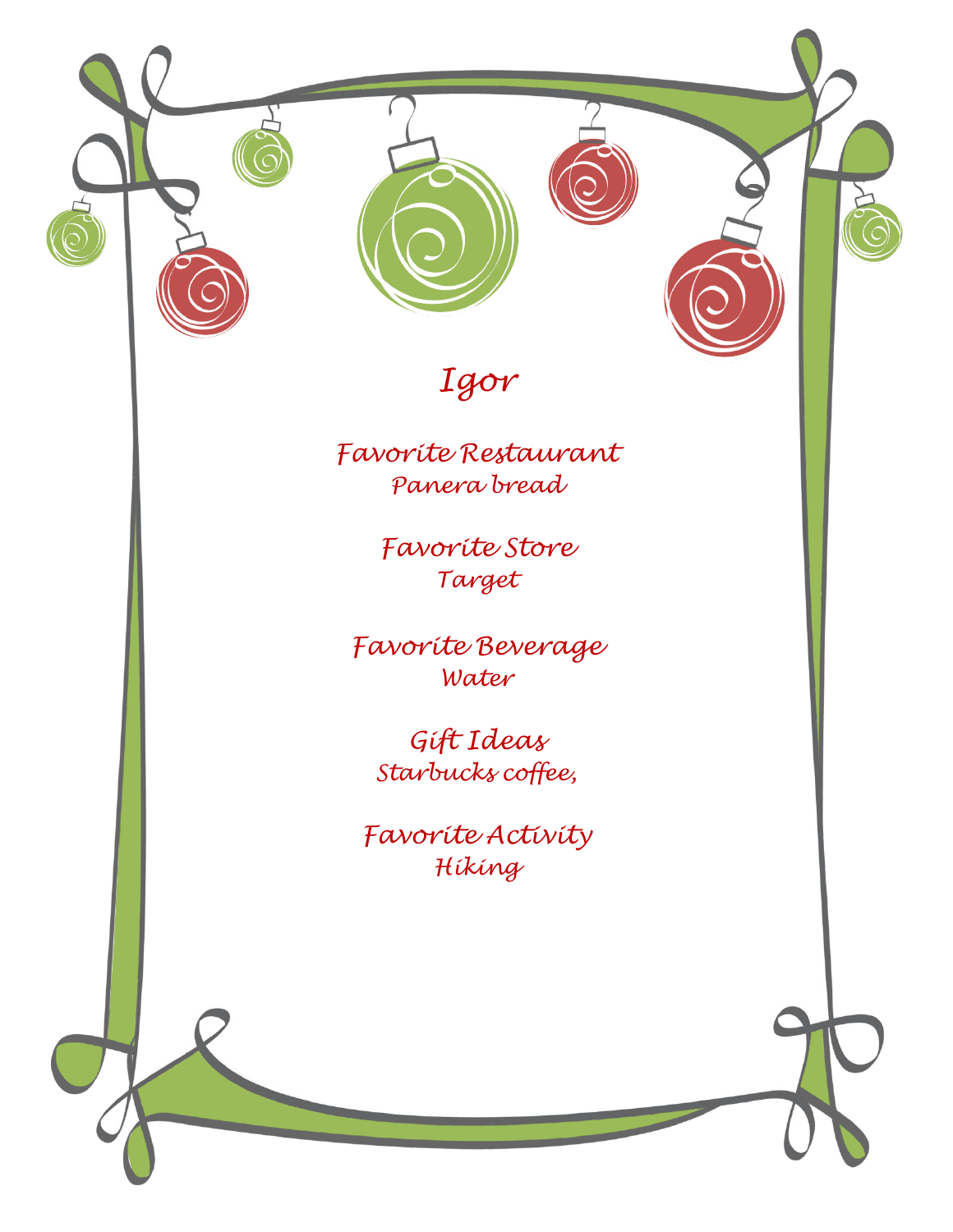



# *Jennifer*

*Favorite Restaurant Olive Garden & Clydes*

*Favorite Store Nordstrom & T.J. Max & Lululemon*

*Favorite Beverage Starbucks Decaf Americano w/sugar free vanilla*

*Gift Ideas Starbucks gift card & candles, Nordstrom & Lululemon gift cards & TJ Max*

> *Favorite Activity Shopping & massage*

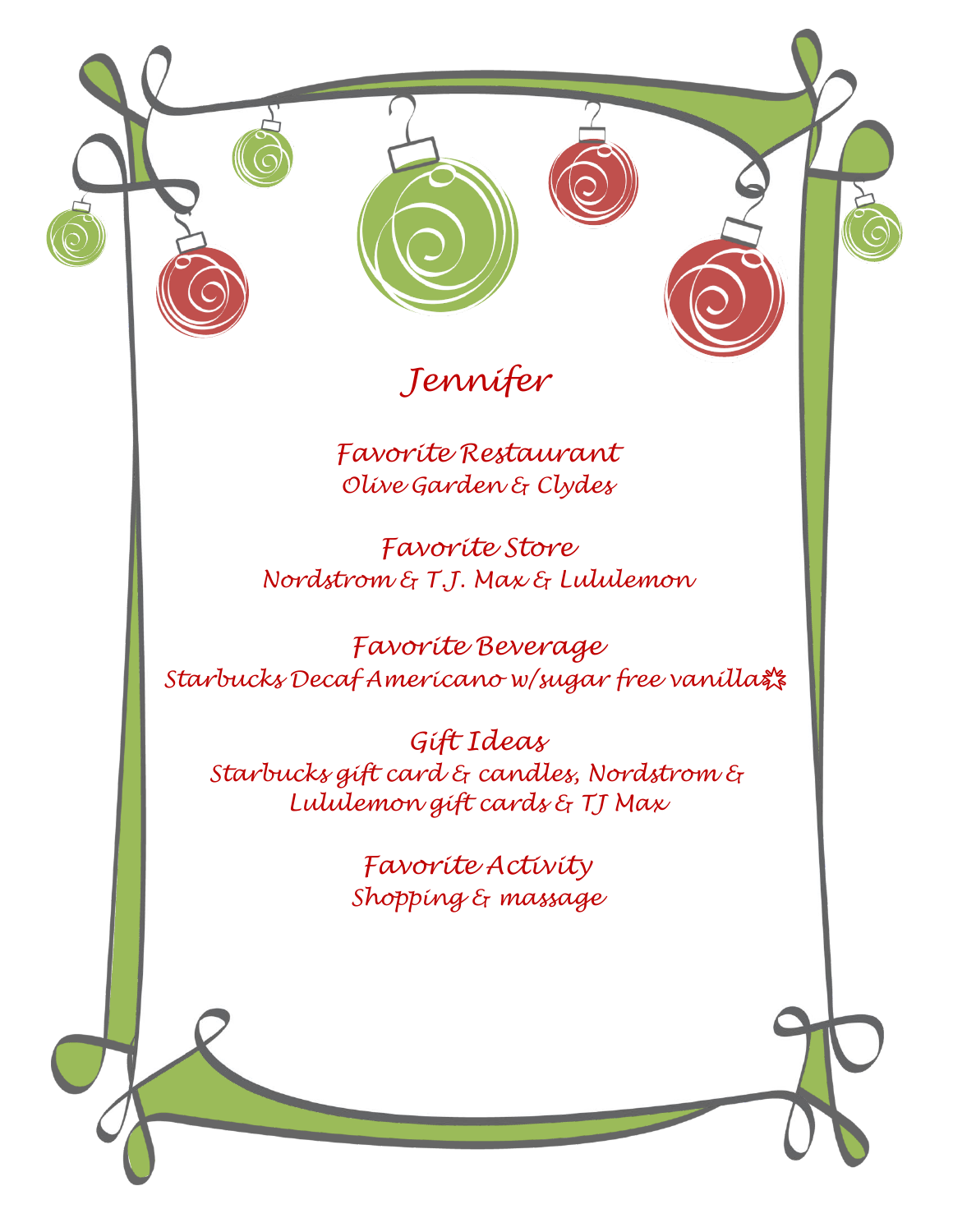



# *Joshua*

*Favorite Restaurant Panera Bread*

> *Favorite Store Amazon/Target*

*Favorite Beverage Coffee/Wine*

*Gift Ideas Starbucks!, Amazon/target/something wine related*

> *Favorite Activity Hiking/golfing/wine tasting/Cooking*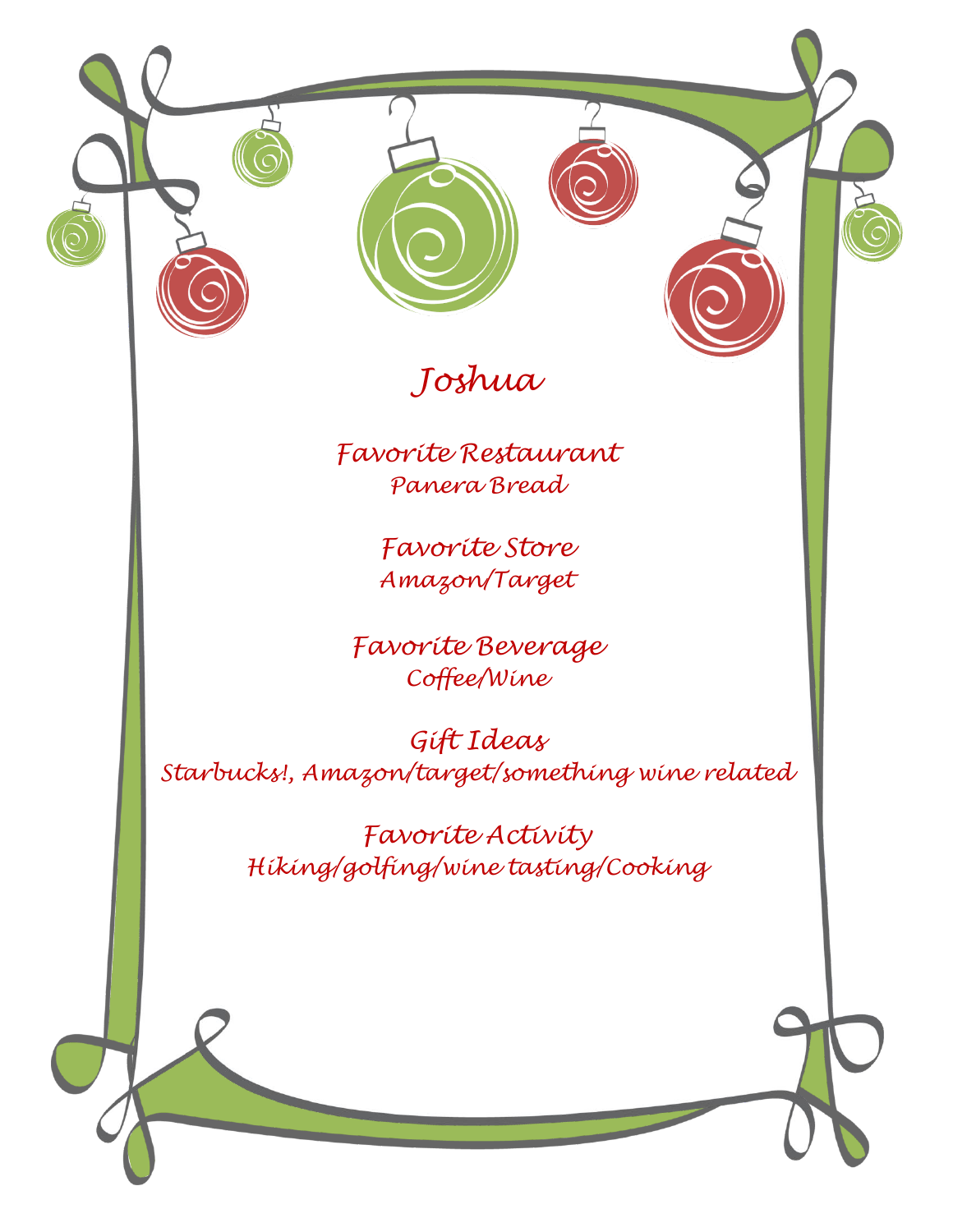



### *Kaitlin*

*Favorite Restaurant Chipotle*

> *Favorite Store Amazon*

*Favorite Beverage Red wine*

*Gift Ideas Fast food, Bed bath and beyond*

*Favorite Activity Lighting candles and eating cheese*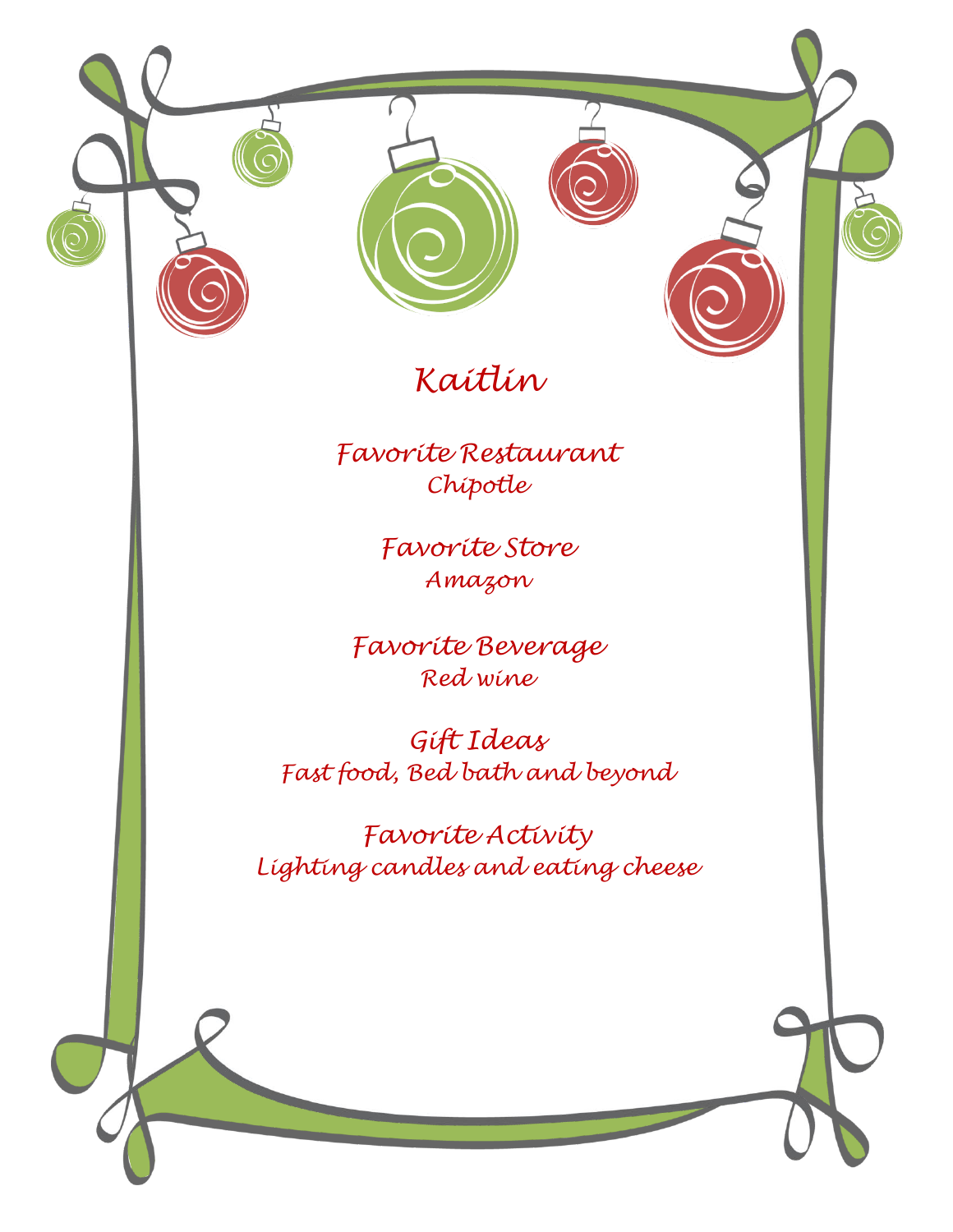



# *Kaleigh*

*Favorite Restaurant Blue Ridge Grill*

*Favorite Store Lululemon/Target*

*Favorite Beverage Water/Refreshers/Hot Chocolate*

*Gift Ideas Chocolate, Gift card towards massage or nail salon*

> *Favorite Activity Hiking with my husband and dog*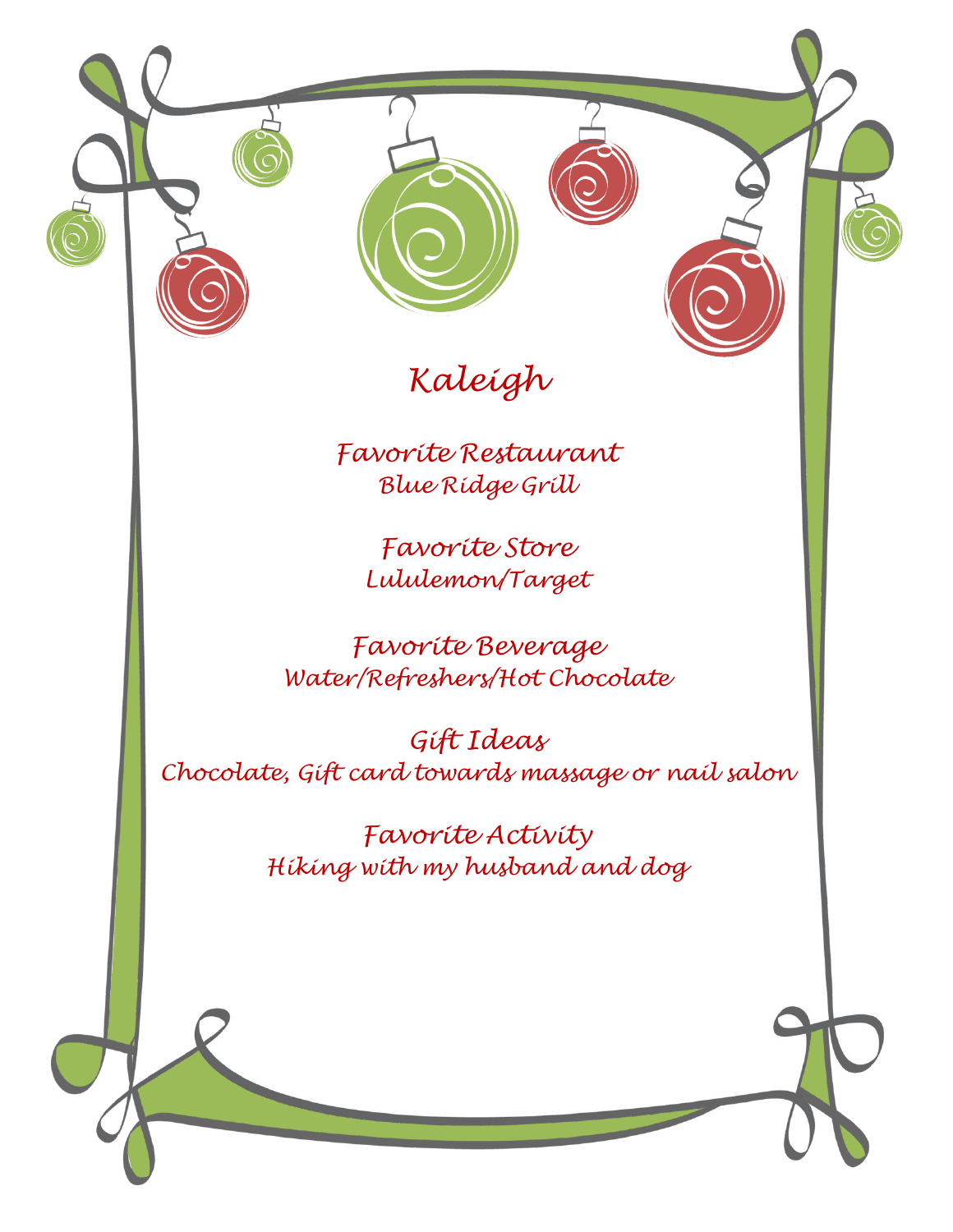



### *Kari*

*Favorite Restaurant Wegmans*

*Favorite Store Amazon/Nordstrom/Lululemon*

> *Favorite Beverage Coffee/water/ Cabernet*

*Gift Ideas Coffee or veggies and fruit, Amazon or target*

> *Favorite Activity Anything with Verabelle*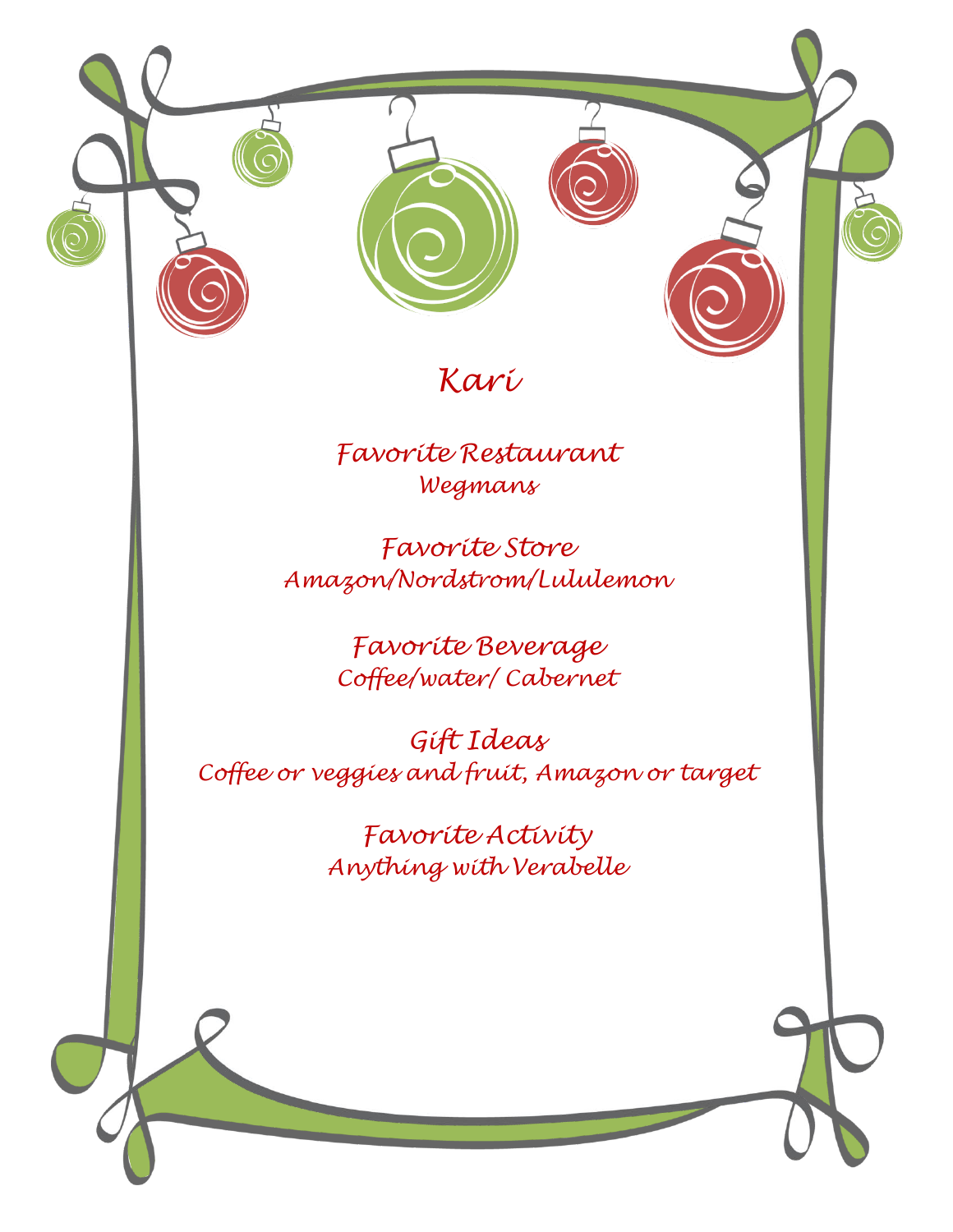



*Kyle*

*Favorite Restaurant Starbucks*

> *Favorite Store Any garden store*

*Favorite Beverage Red wine*

*Gift Ideas Starbucks card, Delta giftcard*

> *Favorite Activity Traveling*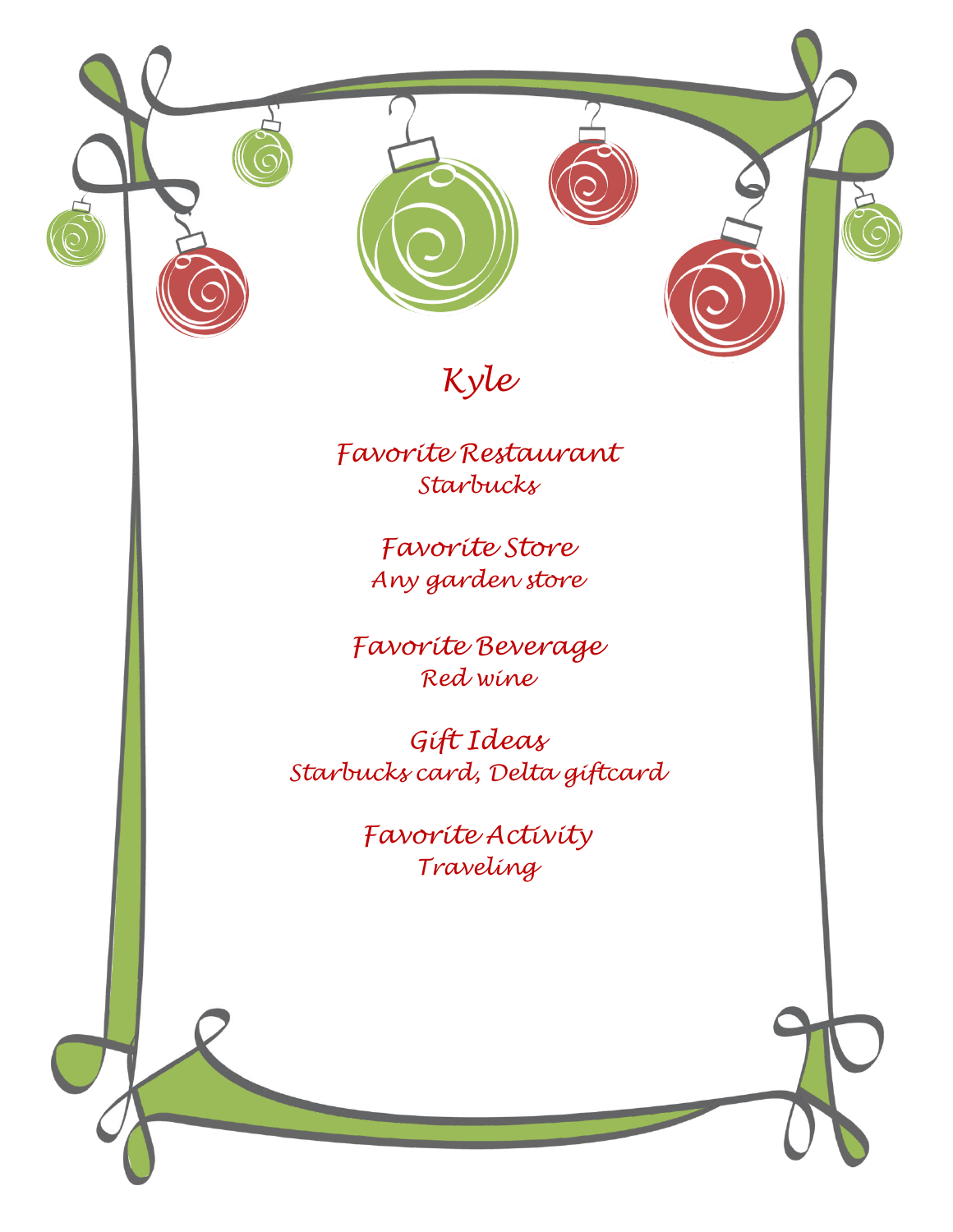



### *Marina*

*Favorite Restaurant Olive Garden*

> *Favorite Store Target*

*Favorite Beverage Sweetened iced tea*

*Gift Ideas Ghirardelli's chocolates, A gift card*

> *Favorite Activity Shopping with friends*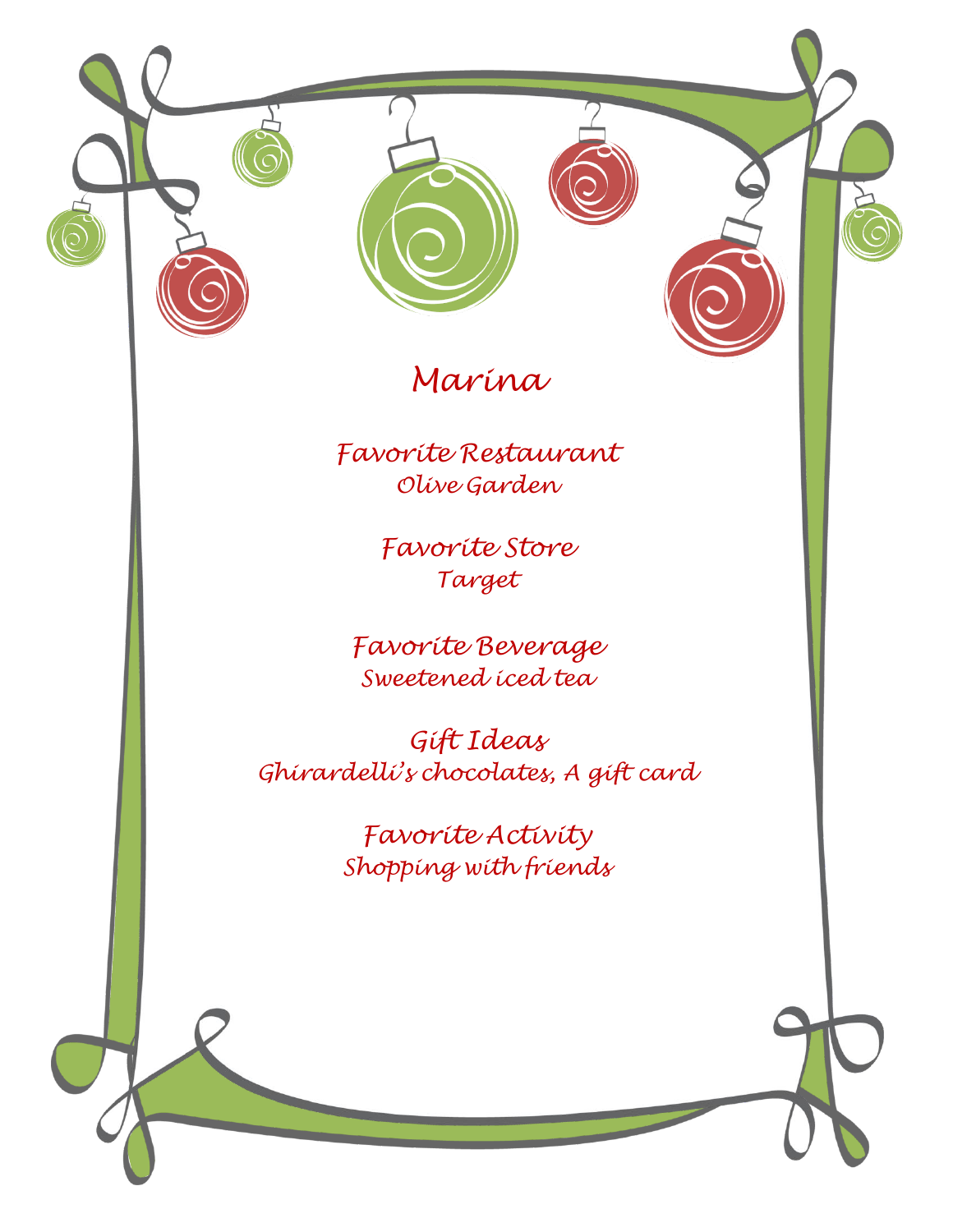



# *Megan*

*Favorite Restaurant Uncle Julio's*

> *Favorite Store Amazon*

*Favorite Beverage Absolute vodka*

*Gift Ideas Candles, Gift cards*

*Favorite Activity Sleeping*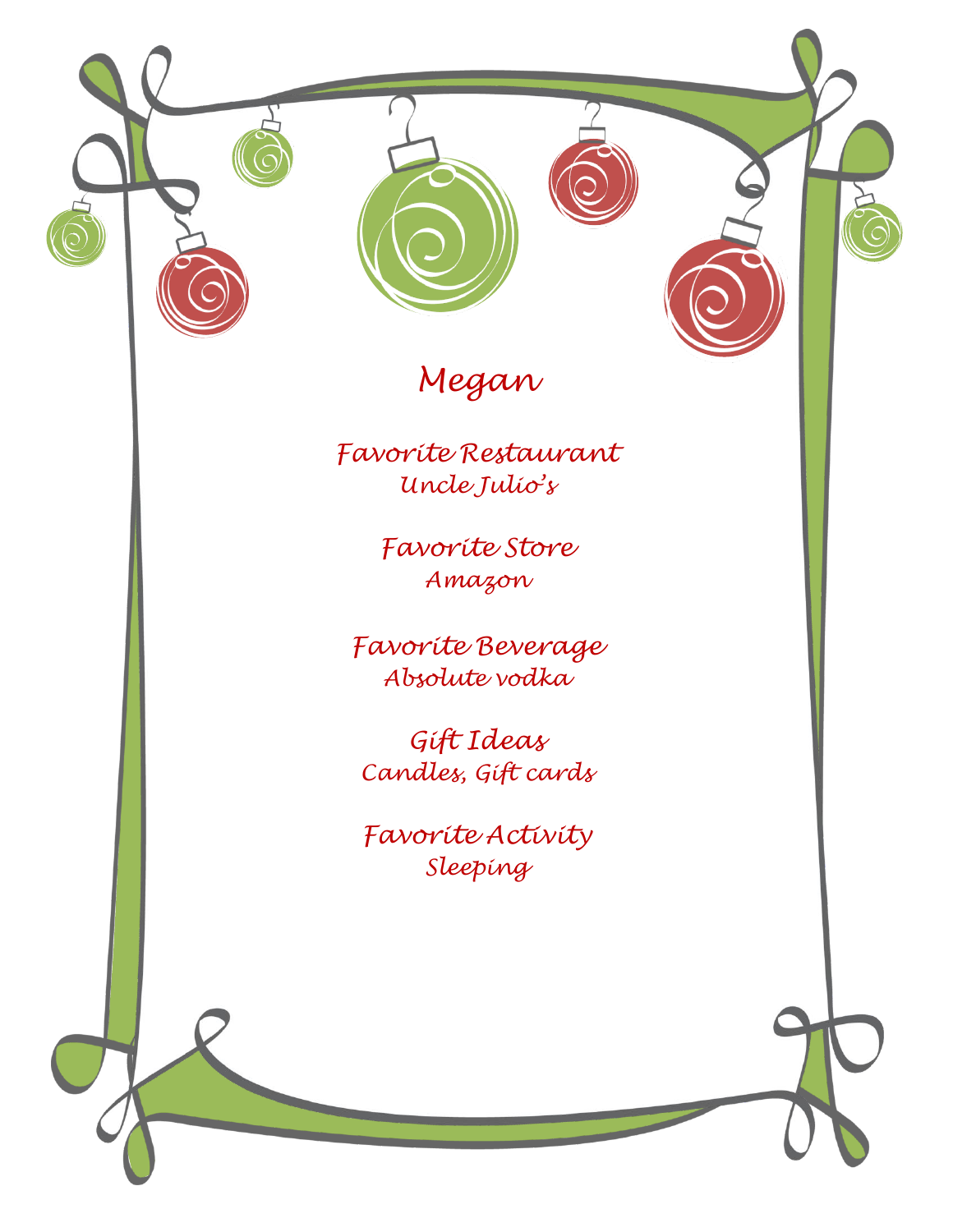



# *Michelle*

*Favorite Restaurant Tippy's Taco*

*Favorite Store Amazon or Stitch Fix*

*Favorite Beverage Ice Tea w/ lemon or Deep Eddy's Lemon Vodka*

*Gift Ideas Symphony candy bar toffee chips & almond, Uber Eats*

> *Favorite Activity Cuddling with my cats watching T.V.*